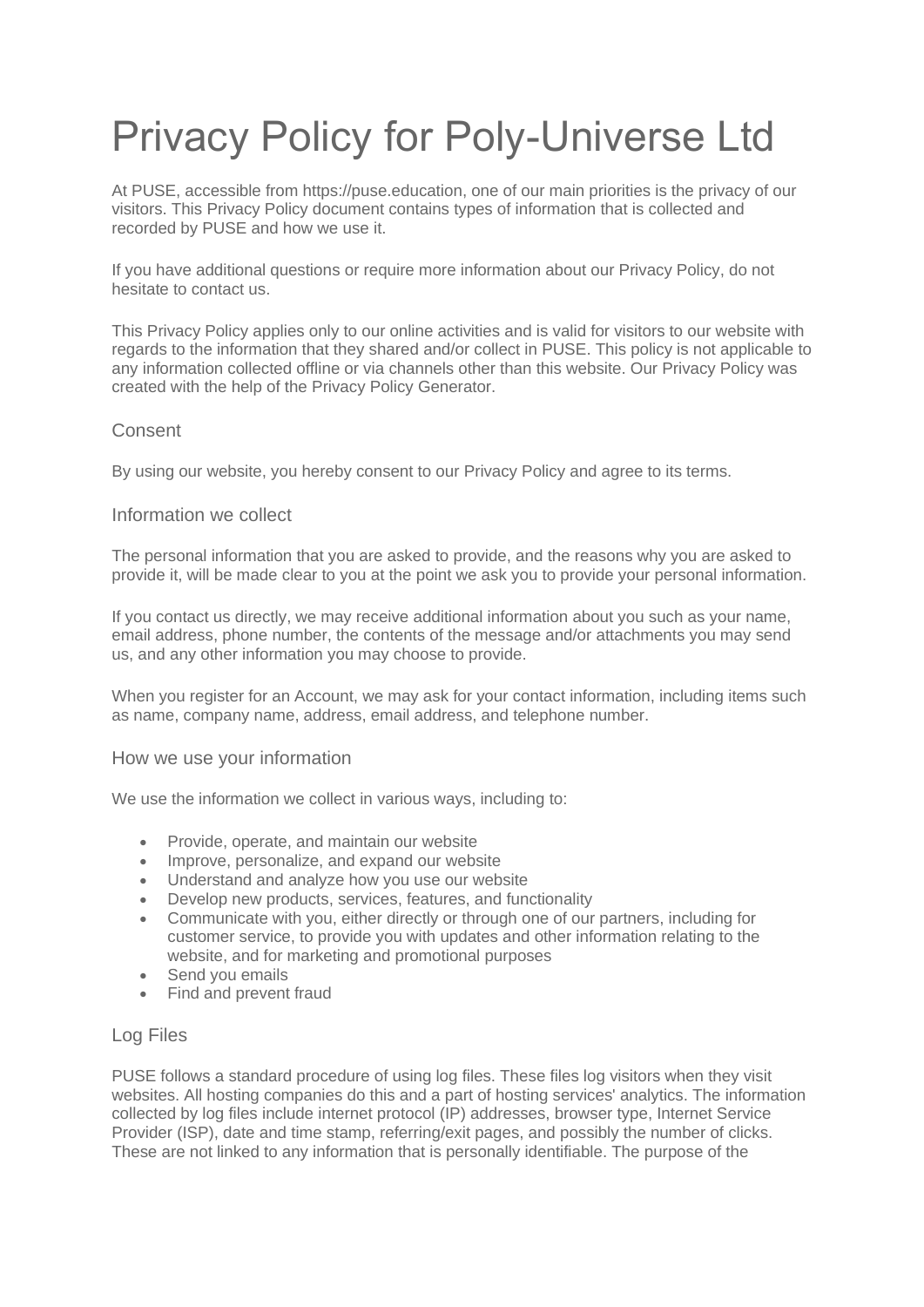information is for analyzing trends, administering the site, tracking users' movement on the website, and gathering demographic information.

## Cookies and Web Beacons

Like any other website, PUSE uses 'cookies'. These cookies are used to store information including visitors' preferences, and the pages on the website that the visitor accessed or visited. The information is used to optimize the users' experience by customizing our web page content based on visitors' browser type and/or other information.

For more general information on cookies, please read ["What Are Cookies".](https://www.privacypolicyonline.com/what-are-cookies/)

#### Advertising Partners Privacy Policies

You may consult this list to find the Privacy Policy for each of the advertising partners of PUSE.

Third-party ad servers or ad networks uses technologies like cookies, JavaScript, or Web Beacons that are used in their respective advertisements and links that appear on PUSE, which are sent directly to users' browser. They automatically receive your IP address when this occurs. These technologies are used to measure the effectiveness of their advertising campaigns and/or to personalize the advertising content that you see on websites that you visit.

Note that PUSE has no access to or control over these cookies that are used by third-party advertisers.

#### Third Party Privacy Policies

PUSE's Privacy Policy does not apply to other advertisers or websites. Thus, we are advising you to consult the respective Privacy Policies of these third-party ad servers for more detailed information. It may include their practices and instructions about how to opt-out of certain options.

You can choose to disable cookies through your individual browser options. To know more detailed information about cookie management with specific web browsers, it can be found at the browsers' respective websites.

## CCPA Privacy Rights (Do Not Sell My Personal Information)

Under the CCPA, among other rights, California consumers have the right to:

Request that a business that collects a consumer's personal data disclose the categories and specific pieces of personal data that a business has collected about consumers.

Request that a business delete any personal data about the consumer that a business has collected.

Request that a business that sells a consumer's personal data, not sell the consumer's personal data.

If you make a request, we have one month to respond to you. If you would like to exercise any of these rights, please contact us.

### GDPR Data Protection Rights